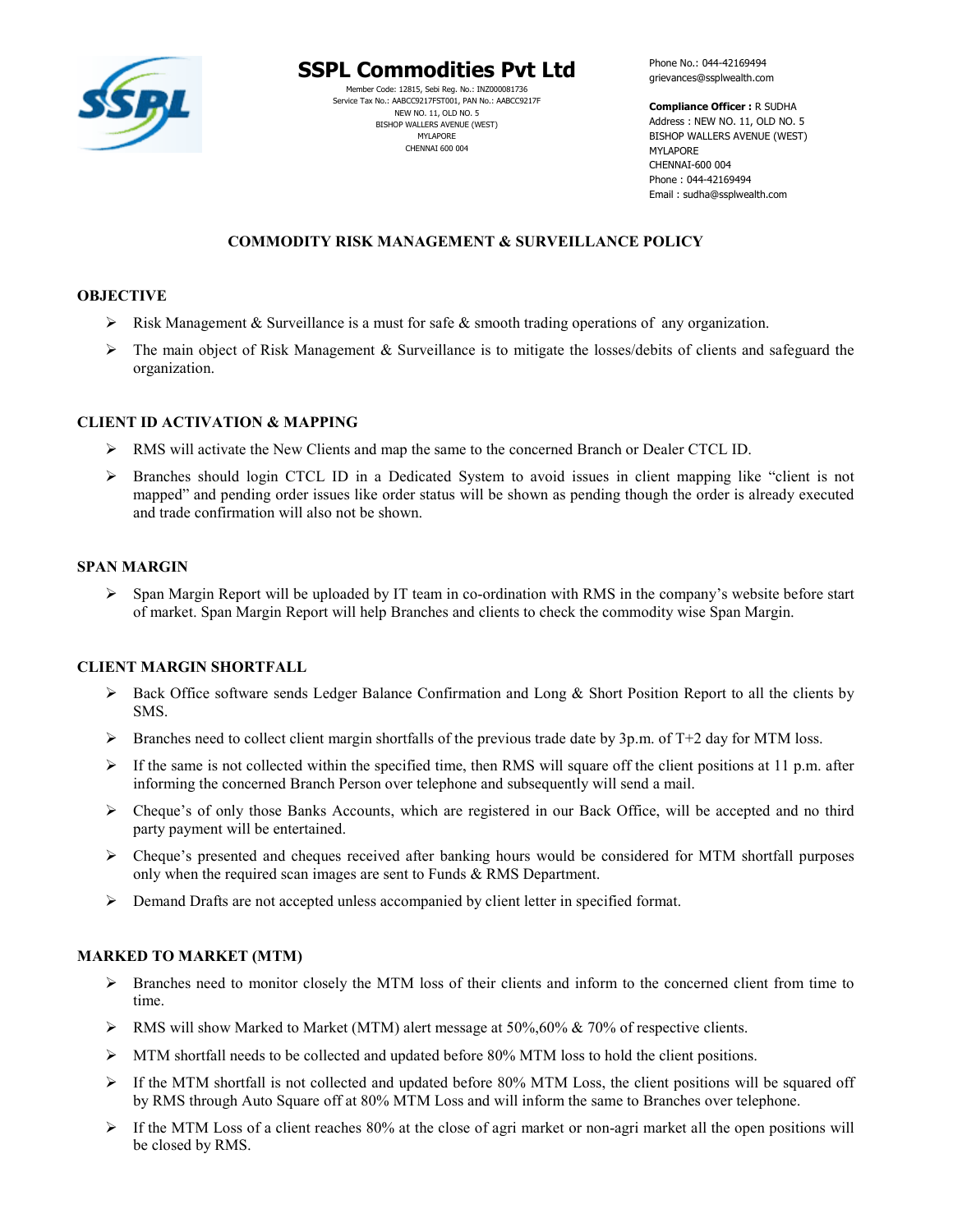

# **SSPL Commodities Pvt Ltd**

Member Code: 12815, Sebi Reg. No.: INZ000081736 Service Tax No.: AABCC9217FST001, PAN No.: AABCC9217F NEW NO. 11, OLD NO. 5 BISHOP WALLERS AVENUE (WEST) MYLAPORE CHENNAI 600 004

Phone No.: 044-42169494 grievances@ssplwealth.com

**Compliance Officer :** R SUDHA Address : NEW NO. 11, OLD NO. 5 BISHOP WALLERS AVENUE (WEST) MYLAPORE CHENNAI-600 004 Phone : 044-42169494 Email : sudha@ssplwealth.com

# **POSITION LIMITS (CLIENT LEVEL)**

- $\triangleright$  Client Level Position Limit in any commodity will be allowed as specified by the exchange.
- $\triangleright$  Branch Person should have information about Client Level Position Limit before allowing huge positions to any client.
- $\triangleright$  If client exceeds the Client Level Position Limit in any commodity of the exchange, then RMS will inform the same to the concerned Branch Person to square off excess positions immediately. If any Branch Person is unable to square off, then RMS will square off the same so as to avoid any penalty by exchange.

# **POSITION LIMITS (MEMBER LEVEL)**

- $\triangleright$  Member Level Position Limit in any commodity should be maintained as specified by the exchange i.e. Fixed Limit or 15% of the market-wide open position, whichever is higher.
- $\triangleright$  If, Member Level Position Limit exceeds in any commodity, exchange will inform to the Member, then Member need to square off the positions immediately "last in last out basis" else Member will put in square off mode in that commodity.

# **COMPULSORY DELIVERY**

- Long Positions & short position in Compulsory Delivery contracts like Gold, Gold Mini, Gold guinea, Gold Petal, Silver, should be closed on the starting date of Tender Period by 11.00 a.m. if Tender Period start date falls on Monday-Friday to avoid Delivery Allocation or Delivery Penalty by Exchange.
- ▶ Long Positions or Short Positions in Compulsory Delivery commodities viz., Gold Petal, Gold Guinea, Agri Commodities can be held till the last day of contract Expiry but should be closed before one hour of close of Expiry period.

## **CHEQUE REVERSALS**

- $\triangleright$  Clients have to honour the cheques made by them towards MTM shortfall. If the cheque is not cleared within 2 days or the specified period, then Funds Department will reverse the cheque entry and will inform to the concerned Branch.
- $\triangleright$  Branch Person need to inform the same to the client and seek the clarification. If Branch Person found that funds is not available in client's Bank Account, then client positions should be squared off by Head Office immediately and inform over telephone and subsequently will send a mail.

## **CHEQUE BOUNCES**

 $\triangleright$  Client has to honour the cheque payment made by them for MTM shortfall. If the cheque is bounced due to insufficient funds or some other reasons, then Funds Department will inform the same to the concerned Branch. Subsequently, RMS will square off the positions after informing the Branch.